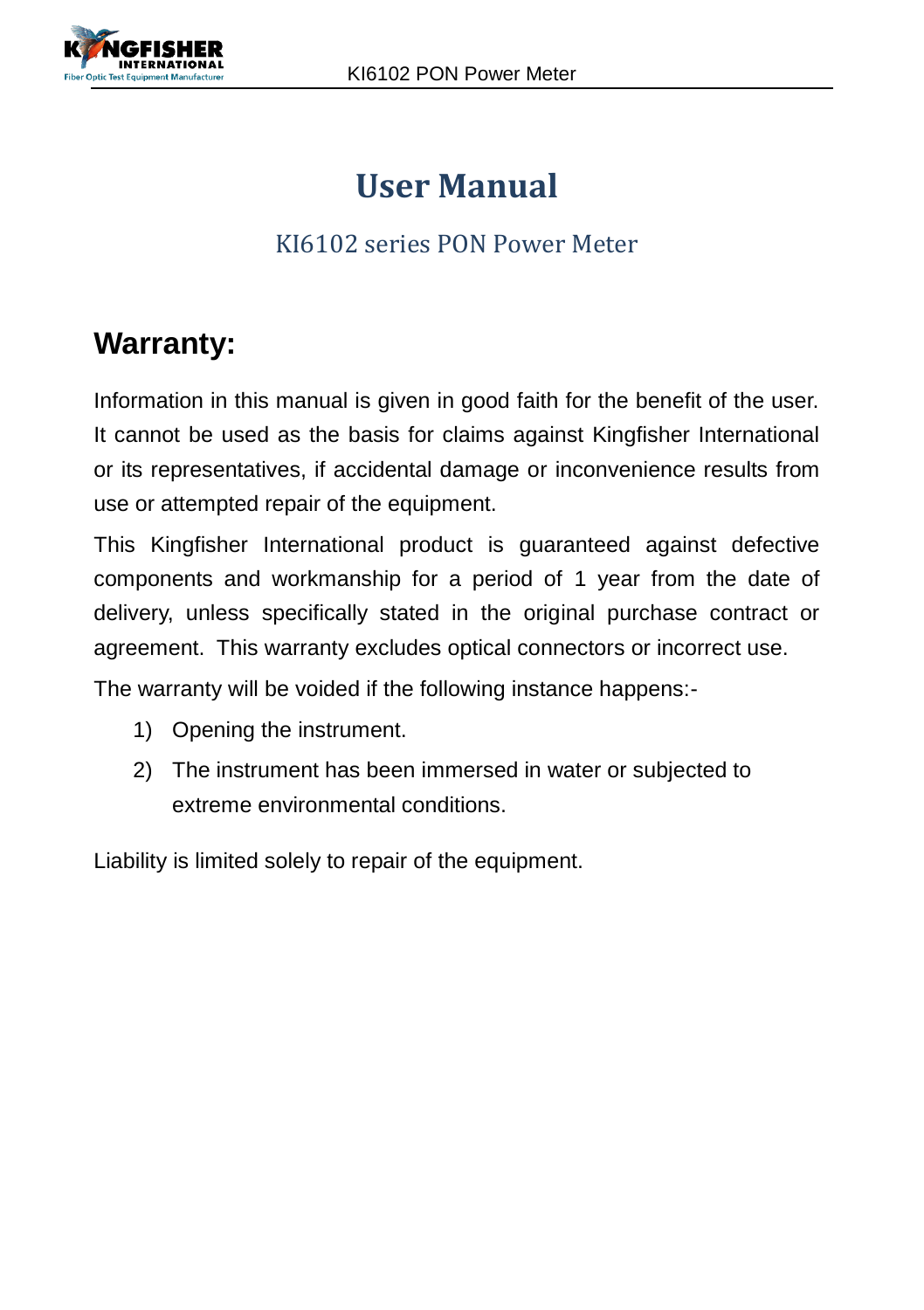

#### **CONTENTS**

| 6. |  |
|----|--|
|    |  |
|    |  |
|    |  |
|    |  |
|    |  |
|    |  |
|    |  |
|    |  |
|    |  |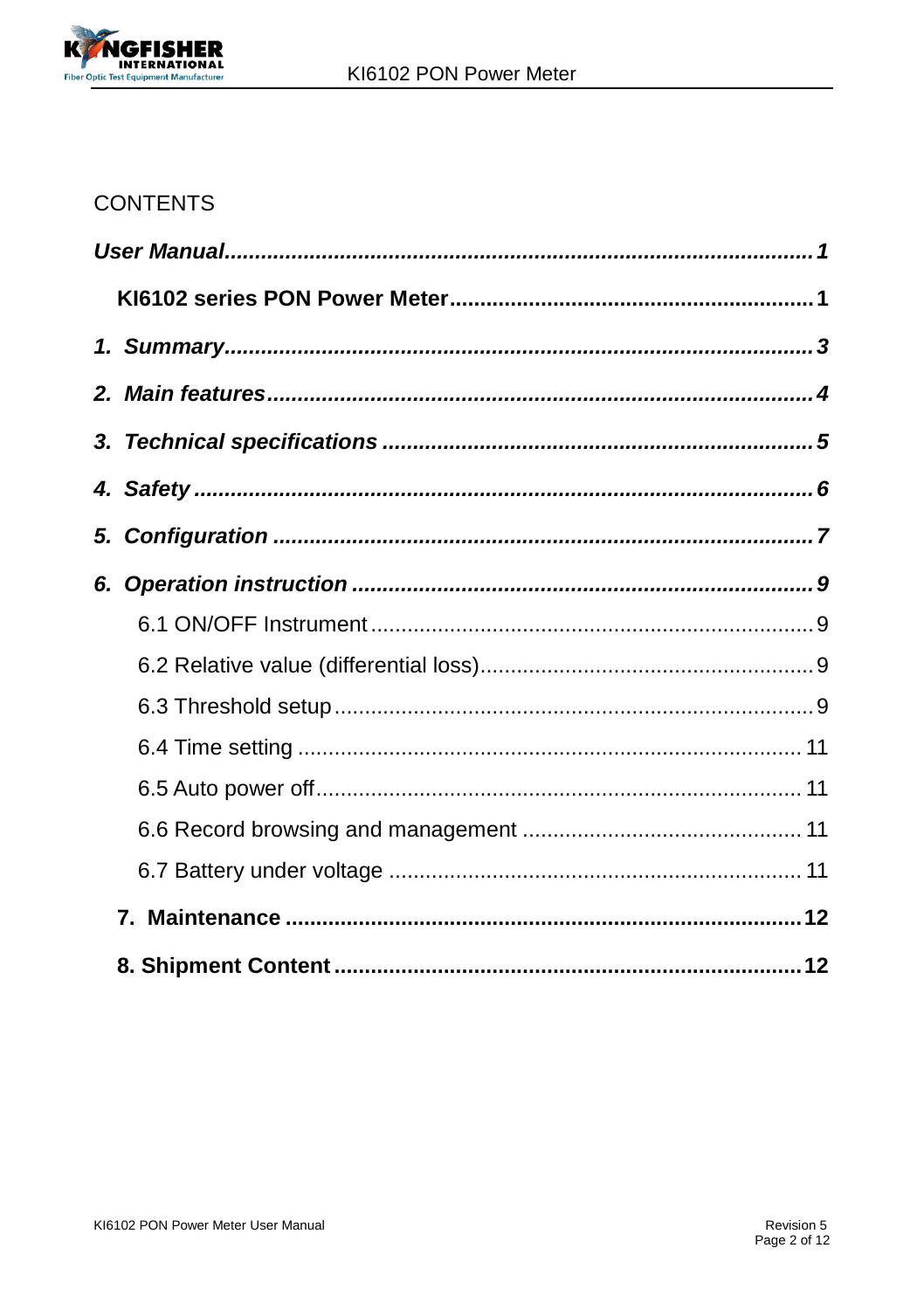

## **1. Summary**

<span id="page-2-0"></span>This PON Power Meter is specially designed for PON network construction and maintenance. It can be connected between OLT and ONT. The voice, data, video signals (1310/1490/1550 nm) online can be measured synchronously and the respective optical power values can be displayed on the instrument. The special Burst Mode measurement function enable accurate burst optical power measurement of upstream 1310nm signal. Pass/fail analysis can be done conveniently with the multiple user-adjustable thresholds for each wavelength.

The fast speed instrument adopts a 32 bit CPU which is low in power consumption.

The overall low power consumption design and the user-friendly operation interfaces of the instrument make test measurements easier and more convenient.

The instrument is a useful onsite test tool for operators and engineers involving in PON network maintenance.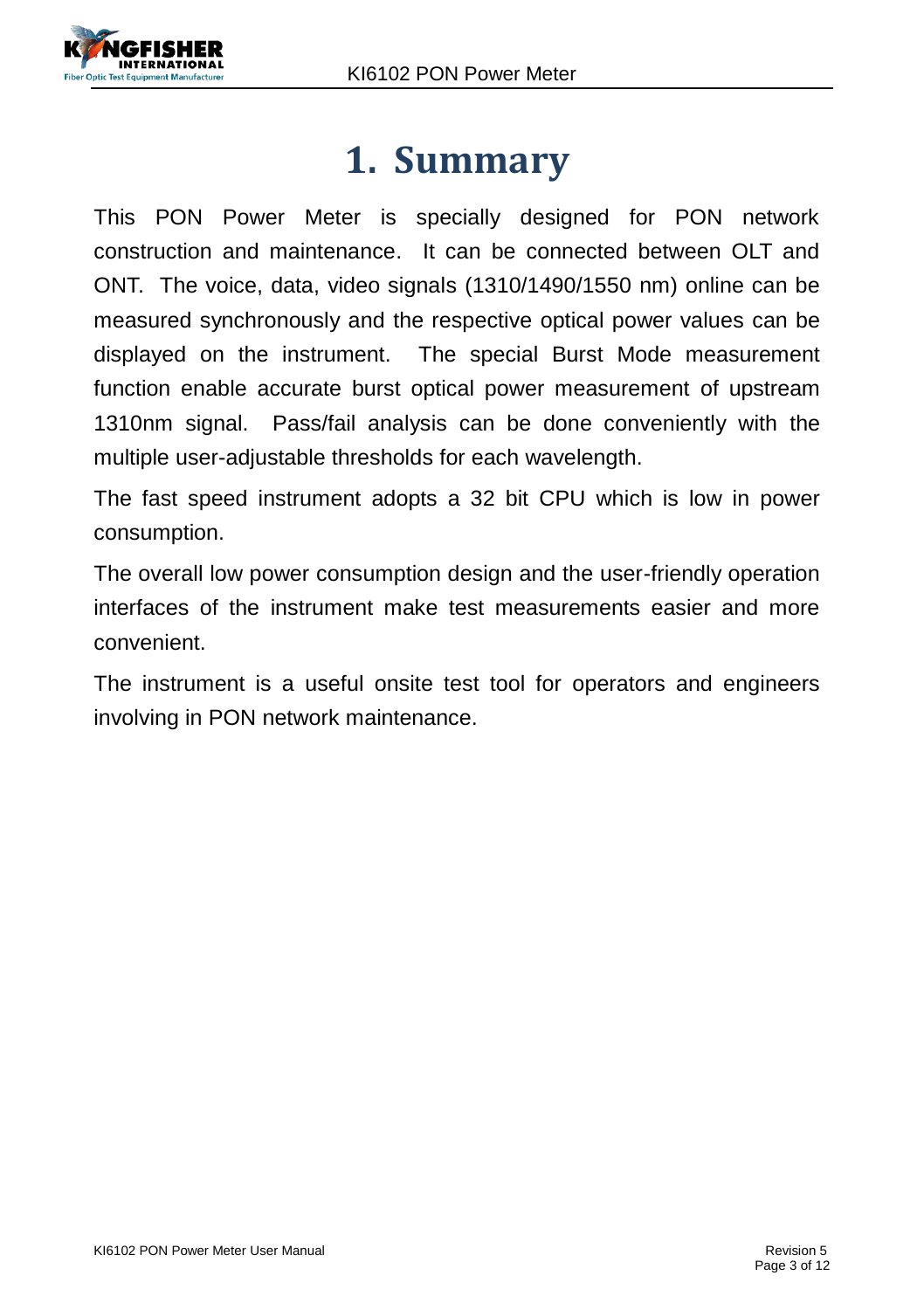

# **2. Main features**

- <span id="page-3-0"></span>• Handheld, easy to operate
- Able to measure power for 3 wavelengths (1490nm, 1550nm, 1310nm) synchronously.
- Able to test Burst Mode upstream wavelength, 1310nm
- 3 groups of programmable threshold values for pass/fail analysis
- Choice for relative or absolute power measurement mode
- Internal memory and download for 99 tests
- Remote setting of thresholds, upload data, and calibrate wavelength by management software
- Power saving design with auto backlit and instrument shut off features
- Real-time clock display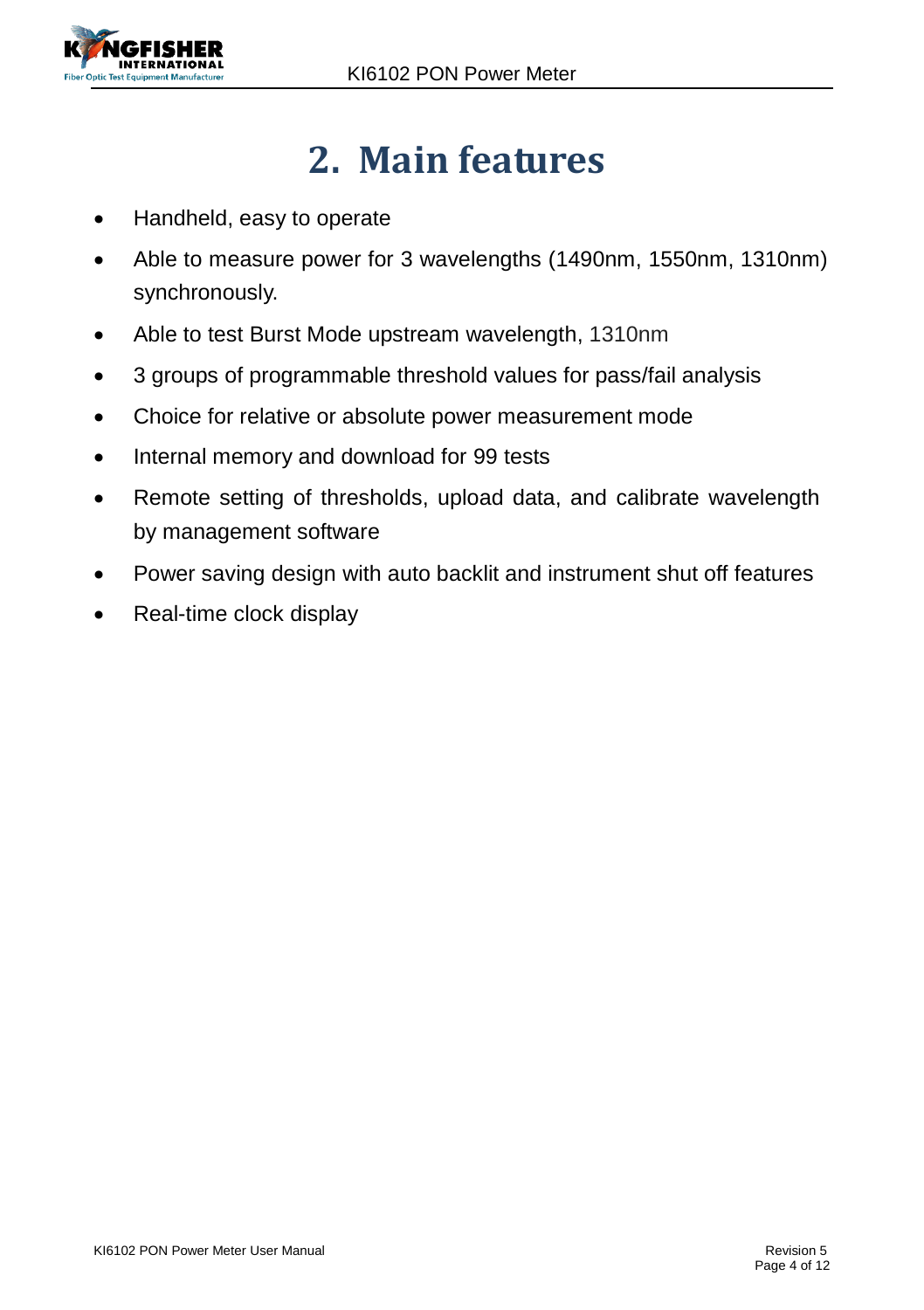

# **3. Technical specifications**

<span id="page-4-0"></span>

| Standard<br>wavelengths                | 1310<br>(upstream test) | 1490<br>(downstream test) | 1550<br>(downstream test) |
|----------------------------------------|-------------------------|---------------------------|---------------------------|
| Pass zone(nm)                          | $1260 - 1360$           | $1470 - 1505$             | $1535 - 1570$             |
| Range(dBm)                             | $-40$ ~+10              | $-45 - +10$               | $-45^{\sim}+23$           |
| Isolation<br>@1310nm(dB)               |                         | >40                       | >40                       |
| Isolation<br>@1490nm(dB)               | >40                     |                           | >40                       |
| Isolation<br>@1550nm(dB)               | >40                     | >40                       |                           |
| Accuracy                               |                         |                           |                           |
| Uncertainty(dB)                        | ±0.5                    |                           |                           |
| Polarization<br>Dependent Loss<br>(dB) | $< +0.25$               |                           |                           |
| Linearity(dB)                          | ±0.1                    |                           |                           |
| Through Insertion<br>Loss(dB)          | < 1.5                   |                           |                           |
| Resolution                             | 0.01dB                  |                           |                           |
| Unit                                   | dBm/xW                  |                           |                           |

Storage capacity: 99 items

Auto backlight off time: 30 seconds

Auto power off time: 10 minutes

Battery: 7.4V 1000mAH rechargeable Lithium battery or dry battery

Continuous working: 18 hours for rechargeable Lithium battery, approx 18 hours for dry battery.

Operating temperature: -10~60℃

Storage Temperature: -25~70℃

Dimensions (mm) : 200\*90\*43

Weight(g): approx 330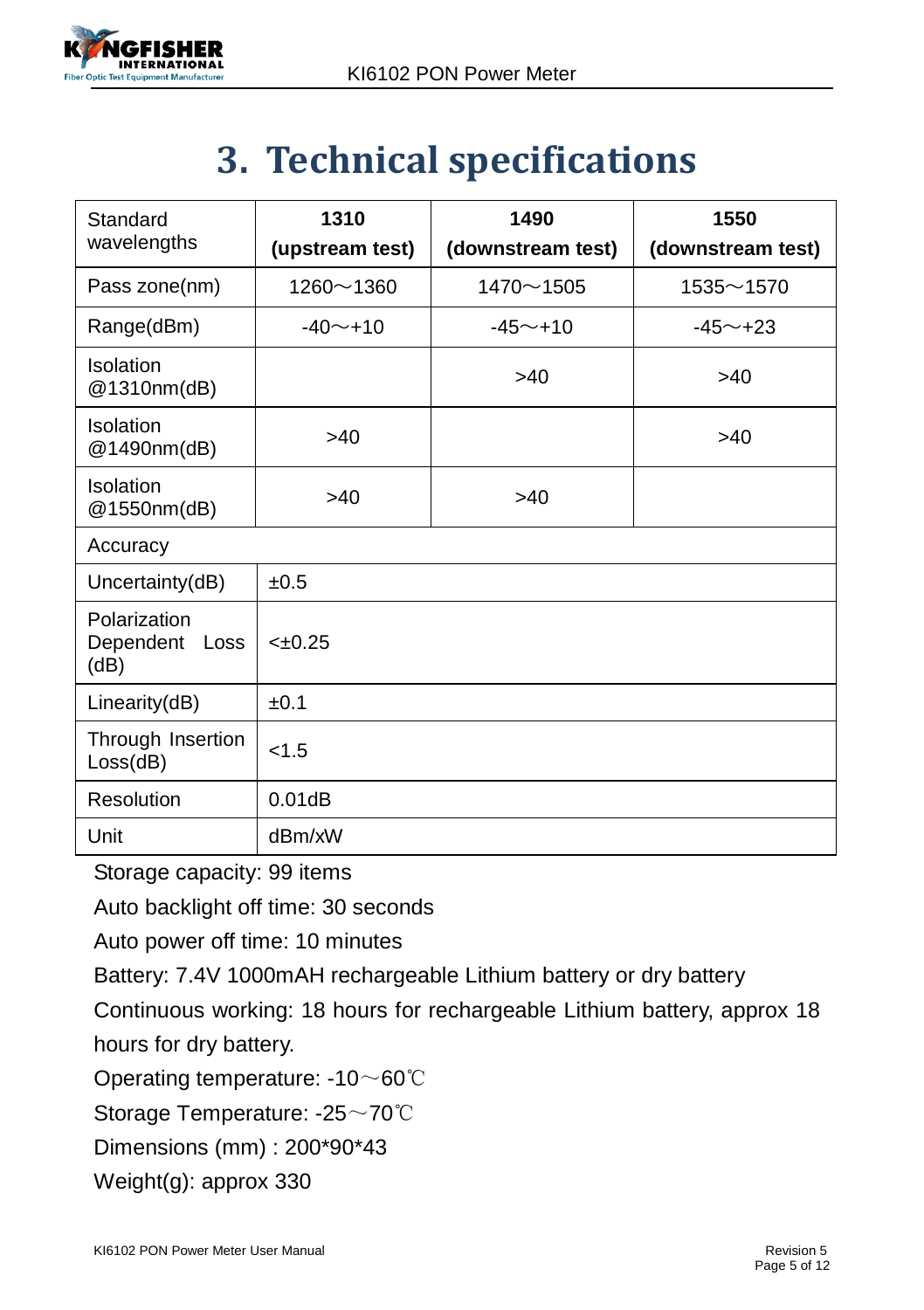

# **4. Safety**

<span id="page-5-0"></span>

Take appropriate eye-safe precautions when handling live fibre.

### **Avoid condensation**

The instrument is resistant to normal dust and moisture, however it is not waterproof. If moisture gets into the instrument, remove the batteries and dry it out carefully for at least one hour before using it again.

#### **Storage**

During prolonged storage, remove batteries to eliminate the possibility of acid leakage. Use only high quality batteries.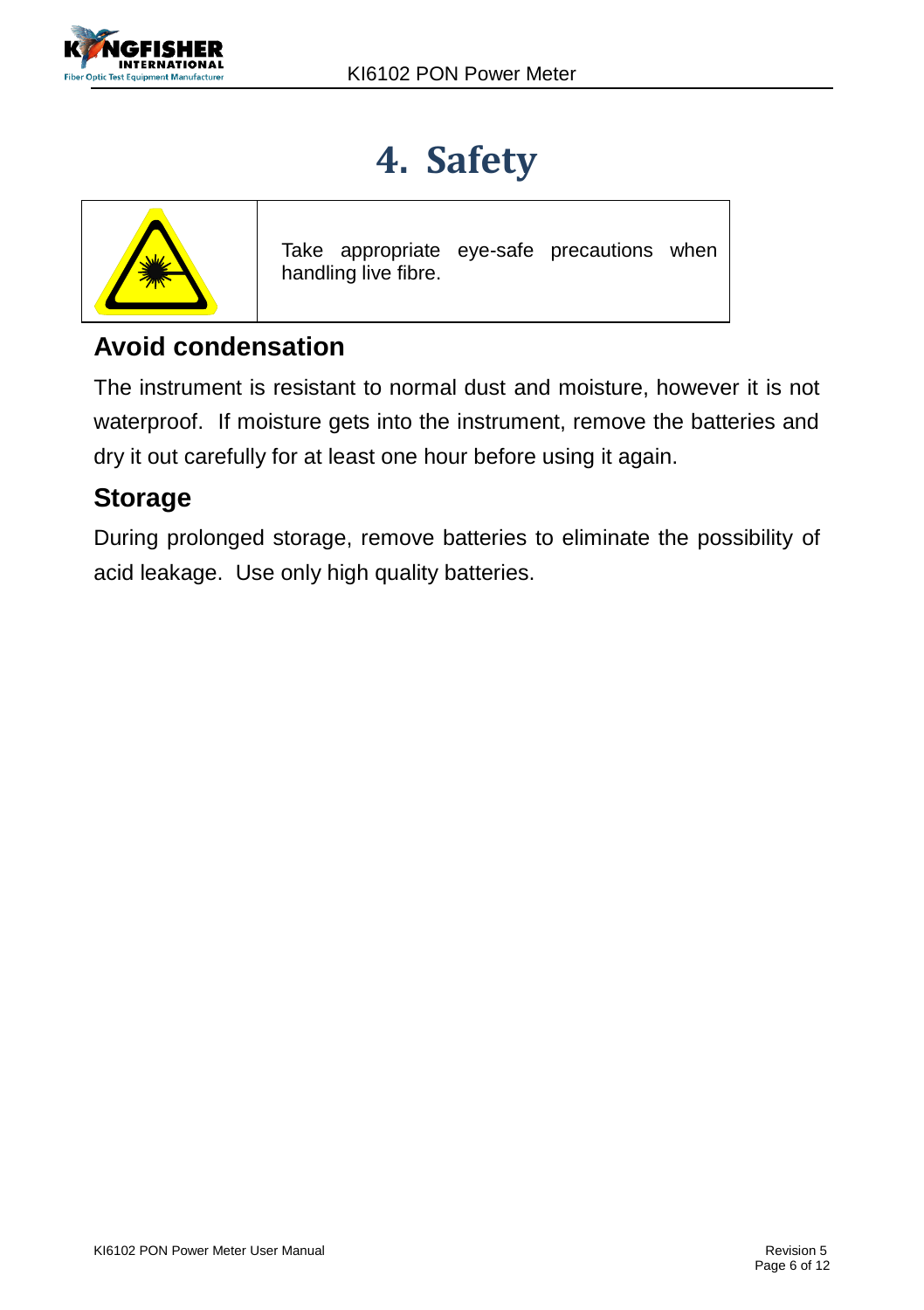<span id="page-6-0"></span>

# **5. Configuration**



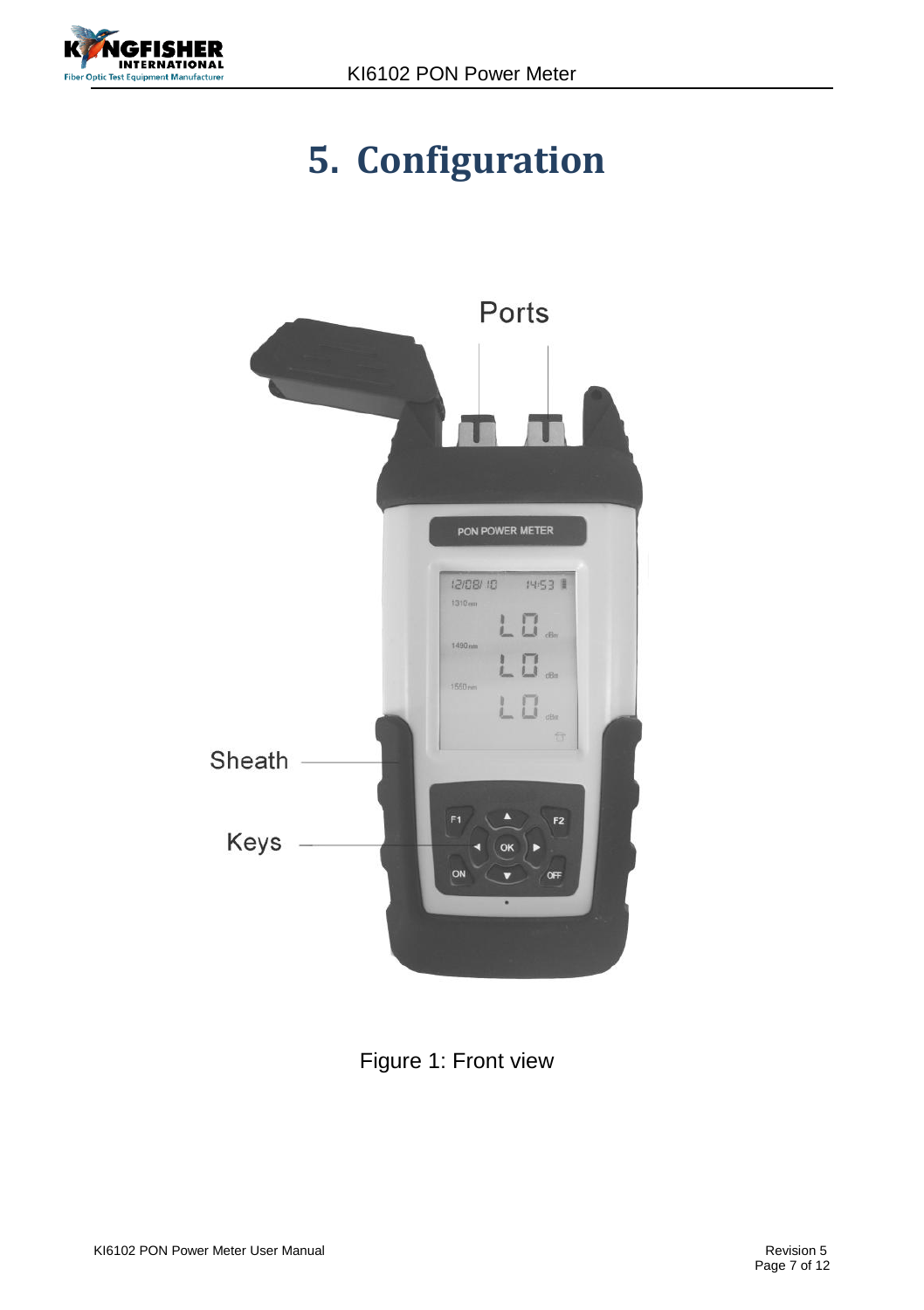





ONT interface: Upstream 1310nm signal test port.

OLT interface: Downstream 1490/1550 nm signal test port.



Figure 3: Side View

USB Port: Communicate with the management software via USB connector.

Charging Hole: Insert connector of the charger to charge instrument.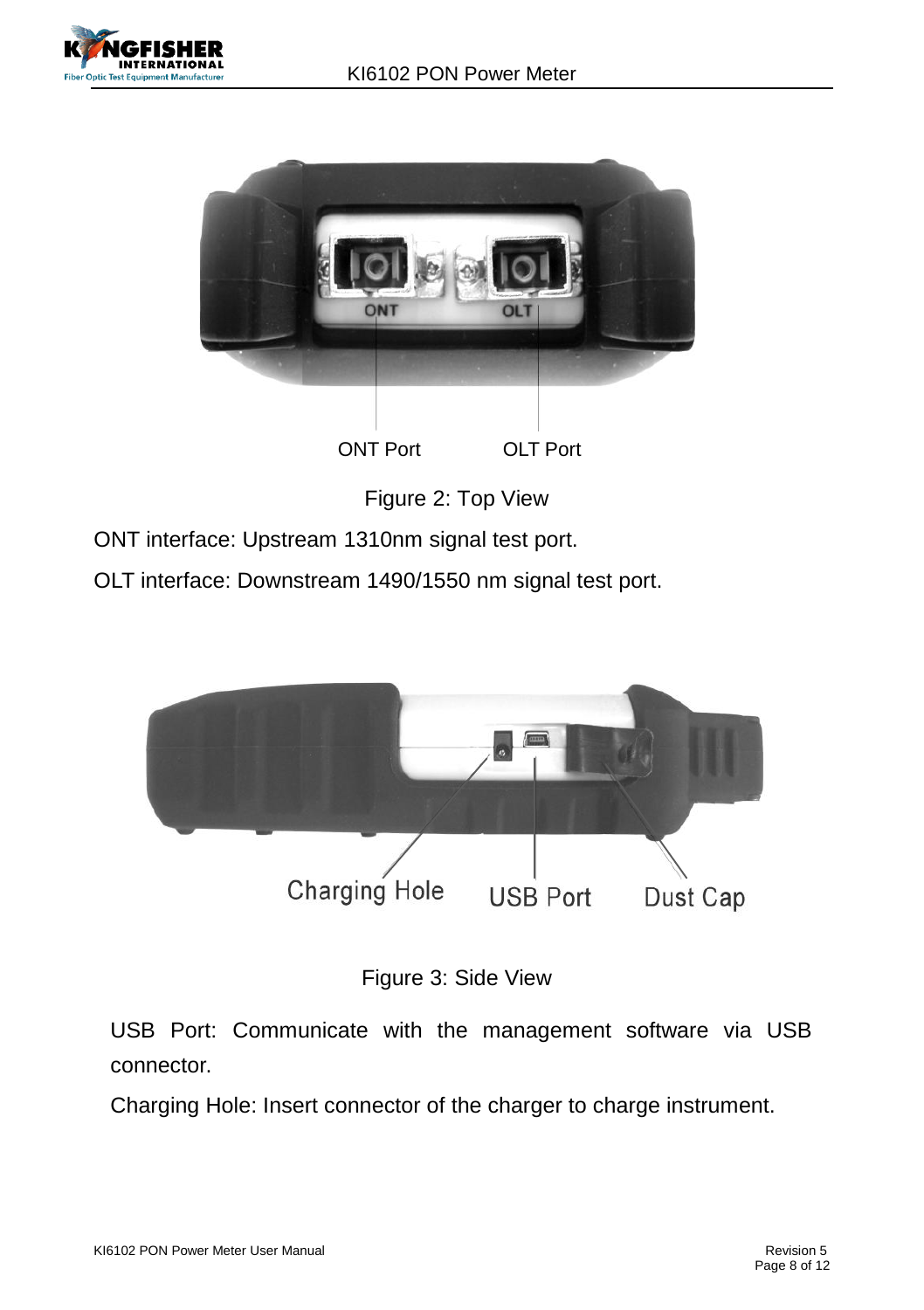

# **6. Operation instruction**

### <span id="page-8-1"></span><span id="page-8-0"></span>**6.1 ON/OFF Instrument**

Press and hold [ON] to turn instrument ON, The Main Interface will be displayed on screen, see Figure 1 of page 7. The instrument is now ready for measurement.

The symbol,  $\mathcal{P}$  indicates that the instrument is factory-calibrated.

Press and hold [OFF] to turn instrument OFF.

#### **At Main Interface display after powering up:**

Press [F2] to select measurement unit (dBm or xW).

Press [F1] and the blinking symbol, " $\Box$ " indicates that instrument is in Record Saving Mode. Press [OK] to save record or press [OFF] to exit without saving. The Record Saving Mode will exit automatically if no subsequent key is pressed 10 sec after [F1]. 99 records can be stored.

### <span id="page-8-2"></span>**6.2 Relative value (differential loss)**

At Main Interface display, press and hold [▼] to enter Relative Measurement Mode; the displayed measurement unit will change to dB. Press [F2] to exit Relative Measurement Mode.

### <span id="page-8-3"></span>**6.3 Threshold setup**

**6.3.1** At Main Interface display, press and hold [▲] to enter Threshold Management Interface.

**6.3.2** Choose a threshold group number (from 01, 02, 03) using [▲, ▼].

**6.3.3** Under the chosen threshold group, use [◄, ►] to select wavelength (from 1310, 1490, 1550 nm).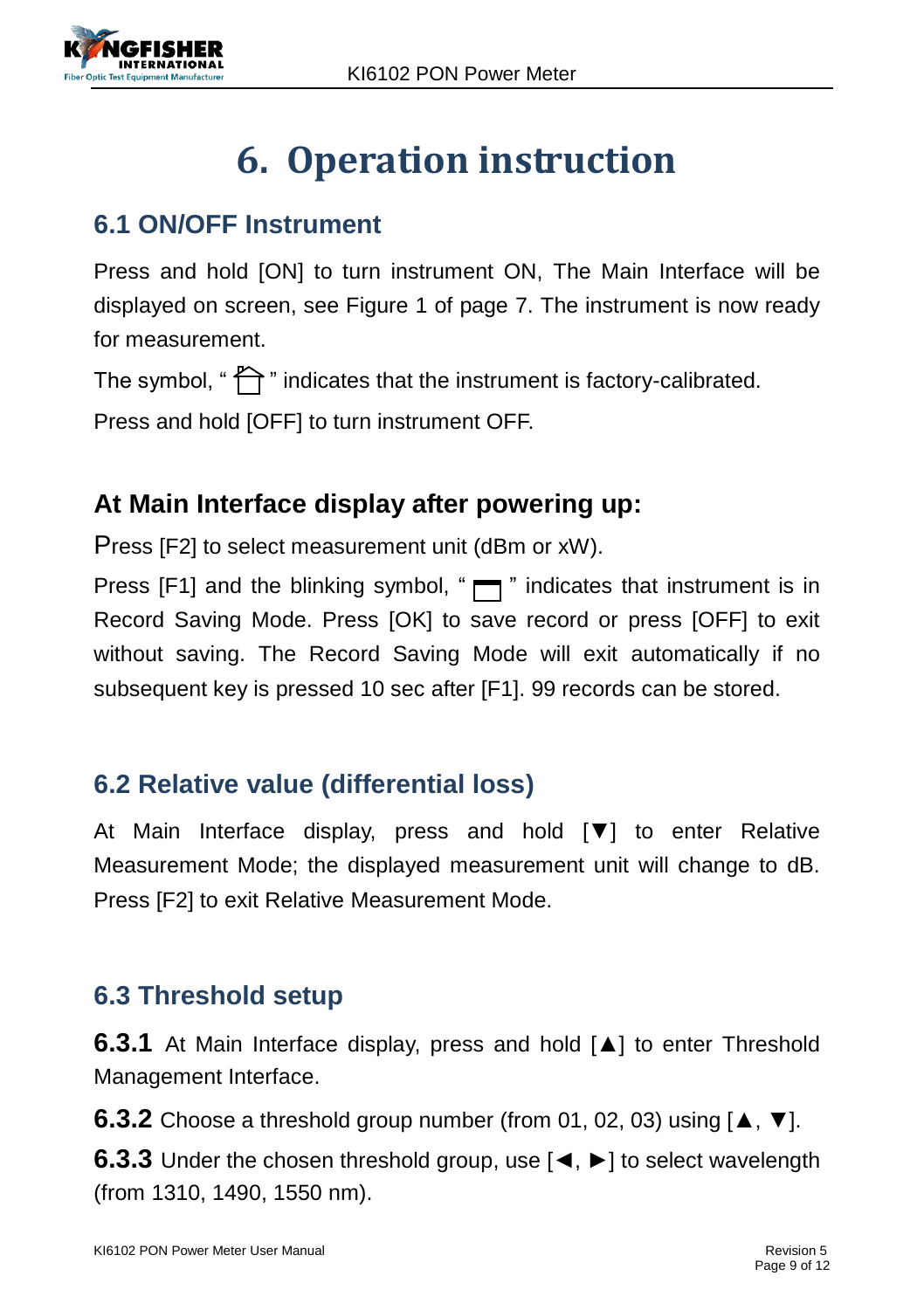**6.3.4** Once a wavelength is selected, press and hold [OK] to enter Threshold Editing Mode. Use [◄, ►] to select digit/position to be edited; the selected digit/position will be blinking. Use [▲, ▼] to edit value of selected digit/position and [▼] to edit the sign of the set values.

Set/edit the 3 thresholds (as shown below) displayed on screen with the desired values:

```
ALARM (labeled as " ! " on display)
PASS (labeled as " √ " on display)
FAIL (labeled as " x" on display)
```
Press [OK] to save settings (note that settings edited with inappropriate threshold values will not be saved).

Use  $\left[ \blacktriangleleft, \blacktriangleright \right]$  to select next wavelength and repeat the steps above to have its threshold levels set.

Press [OFF] to exit Threshold Editing Mode.

The Threshold Management Interface or Threshold Editing Mode will exit automatically if no subsequent key is pressed 10 sec after being selected.

### **Activating/de-activating power measurement with pass/fail display mode:**

At Main Interface display, press and hold [▲] to enter Threshold Management Interface. Choose a threshold group number (from 01, 02, 03) using [▲, ▼]. Press [OK] to activate the pass/fail display mode. The chosen threshold group number will be displayed on screen (at a position in between date and time information).

Press and hold [OK] to de-activate pass/fail display mode.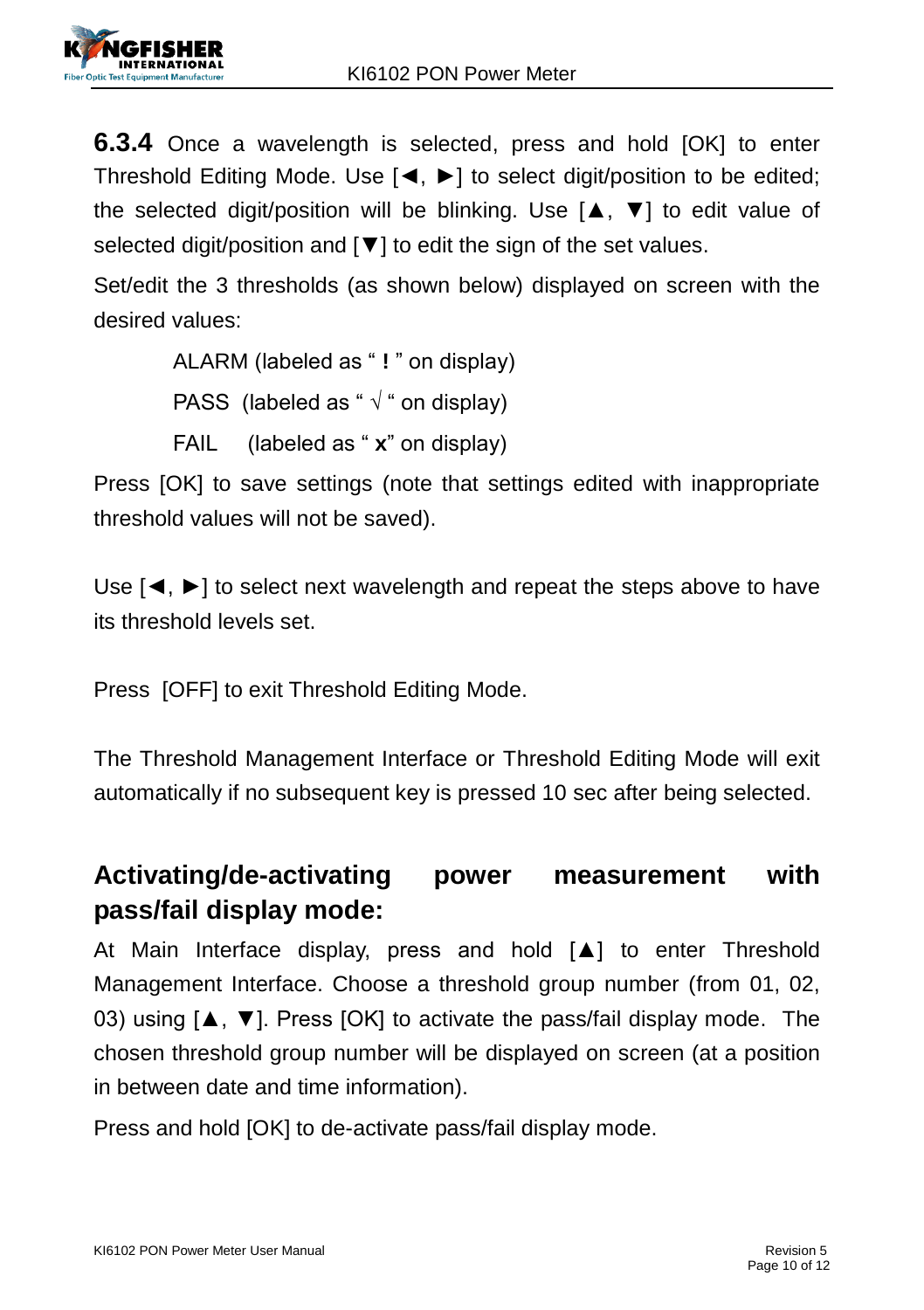### <span id="page-10-0"></span>**6.4 Time setting**

At Main Interface display, press and hold [►] to enter Time Setting Mode, use  $\left[ \blacktriangleleft, \blacktriangleright \right]$  to select position to be edited; the selected position will be blinking. Use [▲, ▼] to edit the value of the selected position. Press [OK] to save changes or press [OFF] to exit Time Setting Mode without saving. The Time Setting Mode will exit automatically if no subsequent key is pressed 10 sec after it was selected.

#### <span id="page-10-1"></span>**6.5 Auto power off**

At Main Interface display, press [OFF] to disabled or enable Auto Power Off Mode. When Auto Power Mode is enabled, the symbol, " $\Phi$ " will be displayed on screen. The instrument is defaulted to Auto Power Off Mode when it is first turned on.

#### <span id="page-10-2"></span>**6.6 Record browsing and management**

At Main Interface display, press and hold [◄] to enter Record Browsing Mode. Use [▲, ▼] to choose record. The chosen record is displayed on screen with date, record number and time information.

Press and hold [OK] to delete all records. The Record Browsing Mode will exit automatically if no subsequent key is pressed 10 sec after it was selected.

#### <span id="page-10-3"></span>**6.7 Battery under voltage**

When battery voltage drops below 6.7V (for Lithium battery), battery indicator. " $\Box$ " will be displayed and instrument will beep for a short instant e before powering off automatically. Recharging takes 4 - 6 hours. The charging indicator on charger turns green when instrument is fully charged.